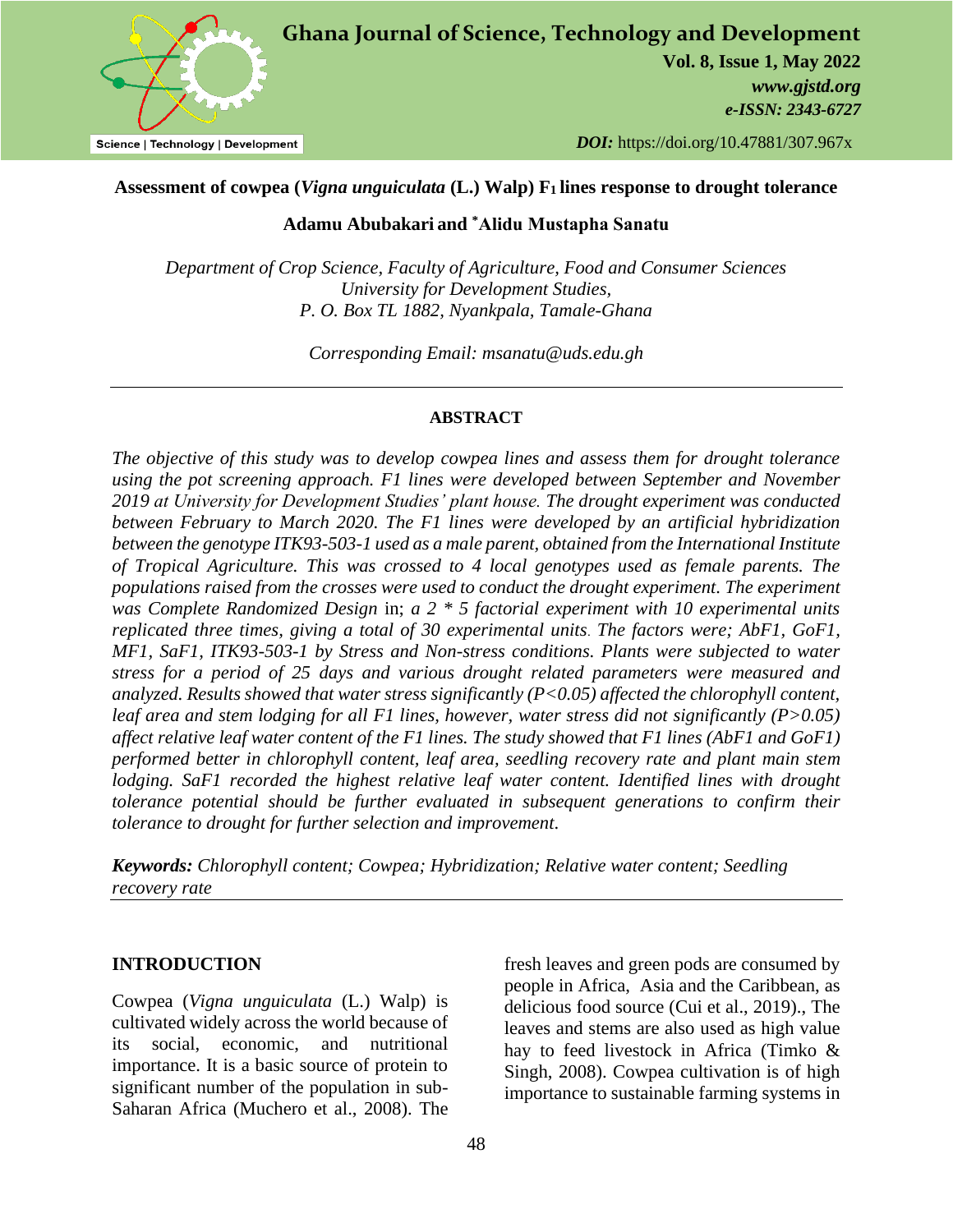Ghana because of its ability to fix nitrogen amounting to 240 kg/ha into the soil and 60 to 70 kg is left for the crop to be planted in the next cropping season on the same field (Quaye et al., 2009). It is an important component of the cropping system in most of the drought prone zones in Africa where it serves as source of income to farmers and seed traders (Fatokun et al., 2002). Cowpea is one of the older grain legume crops cultivated in the partially drier areas of West Africa where rainfall is characteristically low (mean annual range of 300-600 mm), which varies in time and places and also unreliable (Alidu et al., 2013). Singh, (1999) reported that cowpea yield in the semi-arid areas is always low due to drought as the primary abiotic constraint. Drought is a condition caused by unavailability or insufficient rainfall, which occurs whenever the distribution, amount or duration of precipitation deviates from the normal (Acquaah, 2007). In the northern savanna zones in Africa, cowpea improved cultivars with grain yield potential of 3 t/ha have been released for cultivation, low grain yields ranging between 0.3 to 0.65 t/ha are recorded at the farm level, which is far below the potential yield of 3 to/ha (Alidu et al., 2013). Drought is increasingly becoming the most important abiotic stress affecting cowpea production in Ghana (Padi, 2004) due to high variability in amount and distribution of rainfall which is common during the cropping season and can result to yield loss of about (15-100%), depending on the level of susceptibility (Horn et al., 2015). Both intermittent and terminal droughts occur in Guinea Agro ecologies but terminal drought is the most important because it impacts directly on grain yield (MoFA, 2016). Several studies have showed that cowpea cultivars which recover from seedling-stage drought has a big chance to thrive through water stress environment in their whole life cycle with appreciable level of yield

(Muchero et al., 2013). Farmers over the years have resorted to using their local germplasm, some of which are very promising, and the traits can be improved on through breeding and selection. Therefore, the study sought to identify and develop drought tolerant cowpea lines by crossing a reputable drought tolerant advanced breeding line with local lines that have been selected from already existing famer germplasm in this ecology for drought tolerance assessment at the seedling stage.

# **MATERIALS AND METHODS**

#### **Study area**

The experiment was conducted in the horticulture garden of the University for Development Studies (UDS) plant house, Nyankpala Campus. The place is located in the Guinea Savanna Agro-ecological zone, at longitude 1.00' W, latitude 090 25' N at altitude 183 m ( Kombiok, 2013). The area has a unimodal rainfall with an average annual rainfall of about 1200 mm and distributed fairly from May to October. The average daily temperature ranges from a minimum of 26 $\mathrm{^{0}c}$  to a maximum of 39 $\mathrm{^{0}c}$ with a mean temperature of 32 $\degree$ c Kombiok *et al*., 2000). Relative humidity is at its maximum during the rainy season with a monthly value of 80% which declines to 54% during the dry season as minimum monthly value (Imoro et al., 2012).

#### **Materials use for development of F1 lines**

Five cowpea genotypes with differences in seed and plant characteristics were used for the study. The genotypes used were; IT93K-503-1 is a drought tolerant variety obtained from the International Institute for Tropical Agriculture (IITA), Nigeria. Sanzi, Gorigori, ablaiyijagadow and Milo, were local germplasm obtained from farmers in the Guinea ecologies of Northern Ghana.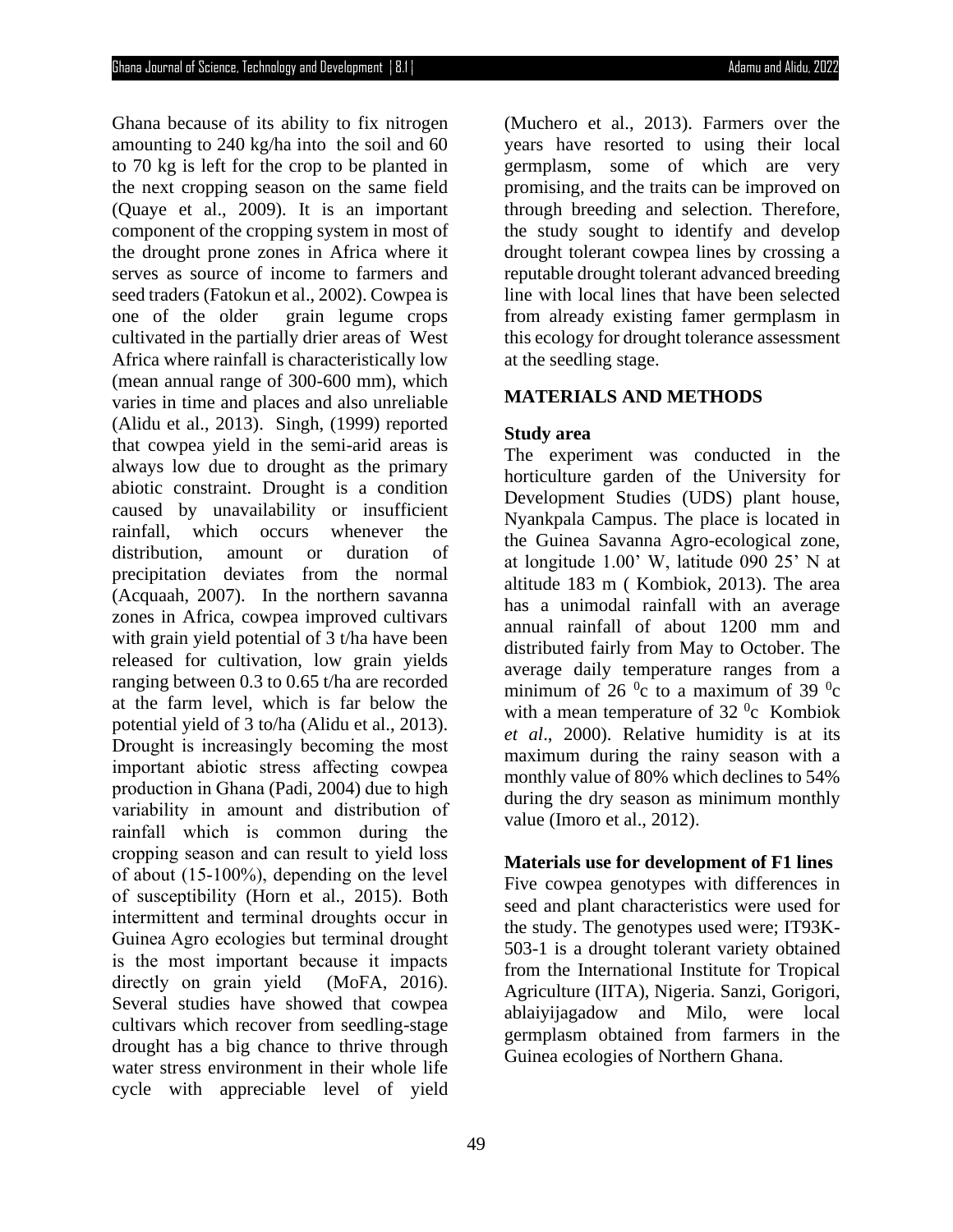#### **Methodology**

The F1 lines were developed between September to November 2019. It was single cross between the genotype IT93K-503-1 (male parent) to each of the four local genotypes (Sanzi, Gorigori, ablaiyijagadow and Milo) as female parents under optimum moisture condition. The drought experiment was conducted between February to March 2020. The population raised from the crosses was used to conduct experiment under moisture stress and optimum moisture condition at the vegetative stage to evaluate their tolerance to drought. For both the crosses and the drought experiment, seeds were planted in plastic buckets. The buckets (pots) were perforated at the bottom to allow excess water, filled with top loam soil 10 kg per bucket and then watered and left for the soil to drain before planting.

parental genotypes (IT93K-503-1, ablagbajadow, Gorigori, Milo and Sanzi). Three seeds were planted per pot and later thinned to two stands per pot at a spacing 50 cm by 20 cm. All the necessary agronomic practices were done to raise healthy seedlings for the crossing. At flowering, matured (nonopened) flowers from the male parent (IT93K-503-1) were collected in the morning (before 8:0 am) and stored in a refrigerator and crossing was carried out in the evening. Emasculation was done by using forceps to cut-opened the top of the female parent flower and all the pollen were removed leaving only the stigma. The male parent flower was bisected horizontally and the part containing the pollen was placed (cup) on the emasculated female flower after 4:0 pm. Each cross was tagged for easy identification and successful matured pods (F1) were harvested separately and dried**.**

### **Development of F1 Lines**

Forty-five plastic pots of diameter 30 cm and height of 50 cm were used to plant the





A=Bisection of male flower, B=Female flower cup with pollen, C=Successful pod from cross and D=F1 seeds obtained from crosses.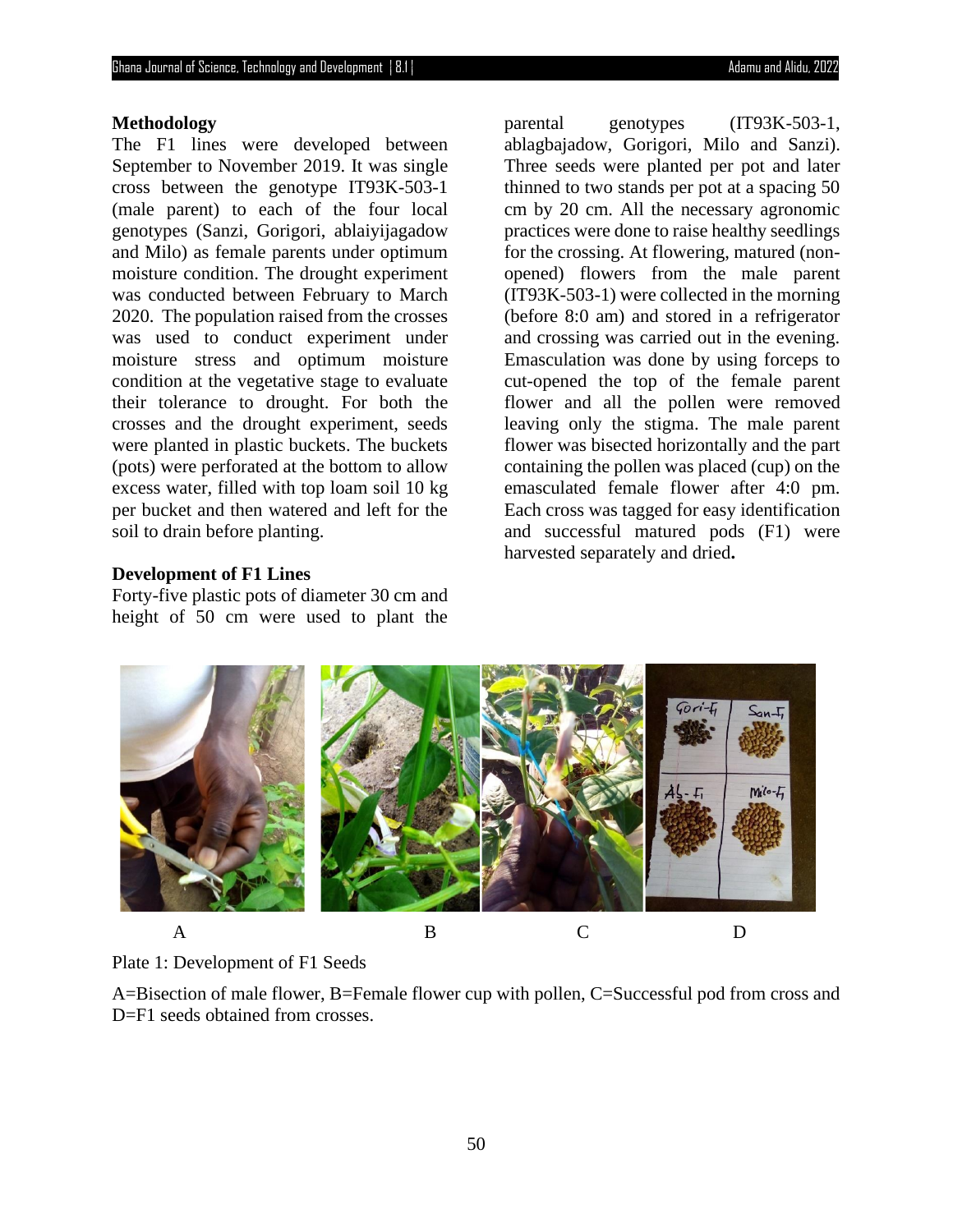#### **Drought Experiment**

In the drought experiment, IT93K-503-1 was planted as a standard check alongside the F1 inbred lines in pots in a Complete Randomized Design (CRD) with each pot containing five seedlings planted for the treatments. The plants were watered for the first two weeks until the emergence of the first trifoliate leaves. The plants were then subjected to water stress for the water stress treatments for a period of 25 days to evaluate drought tolerance and the control (non-stress) was irrigated with a volume of 0.5 l/10 kg of soil for every 48 hours. After the end of the drought period for the water stress treatment,

#### **Table 1: Design Structure of the Crosses**

watering was resumed throughout the experiment.

#### **Design and Treatment**

F1 lines were developed by crossing a parental line to 4 locally obtained germplasm. Several crosses were done to obtain enough F1 lines for the drought experiment. The design that was used for the drought study was Complete Randomized Design with three replications. The drought experiment was 2 \* 5 factorial experiments with 10 experimental units replicated three times to give a total of thirty (30) experimental units. The factors were; Stress (S) and Non-stress (NS) by AbF1, GoF1, MF1, SaF1, ITK93- 503-1

| <b>Male (IT93K-503-1)</b> |
|---------------------------|
| Ab x $503=(AbF1)$         |
| Go x $503=(GoF1)$         |
| $M \times 503 = (MF1)$    |
| $Sa \times 503 = (SaF1)$  |
|                           |

### **Table 2: Treatment structure of Drought Experiment**

| <b>Cowpea Inbred lines</b> | <b>Stress Condition (S)</b> | <b>Non-Stress Condition (NS)</b> |
|----------------------------|-----------------------------|----------------------------------|
| IT93K-503-1                | $503 + S$                   | $503 + NS$                       |
| AbF1                       | $AbF1+S$                    | $AbF1+NS$                        |
| GoF1                       | $GoF1 + S$                  | $GoF1+NS$                        |
| MF1                        | $MF1+S$                     | $MF1+NS$                         |
| SaF1                       | $SaF1+S$                    | $SaF1+NS$                        |

# **Data Collected Percentage Seedlings Emergence**

The number of seeds germinated from each treatment was counted a week after planting and the number expressed as percentage of the total number of seeds planted.

#### **Leaf Chlorophyll Content**

Leaf chlorophyll content was measured using the Minolta SPAD-502 plus Chlorophyll Meter (nmol/cm) (Tokyo, Japan). For each plant, three types of leaves: unifoliate, first trifoliate, and new (second) trifoliate were measured separately (three times in each leaf) for all the three leaves and the average of the measurements were kept as the final chlorophyll content value (Cui et al., 2019)**.**  The chlorophyll content was measured at day 10, 15, 20 and 25 after the application of treatment.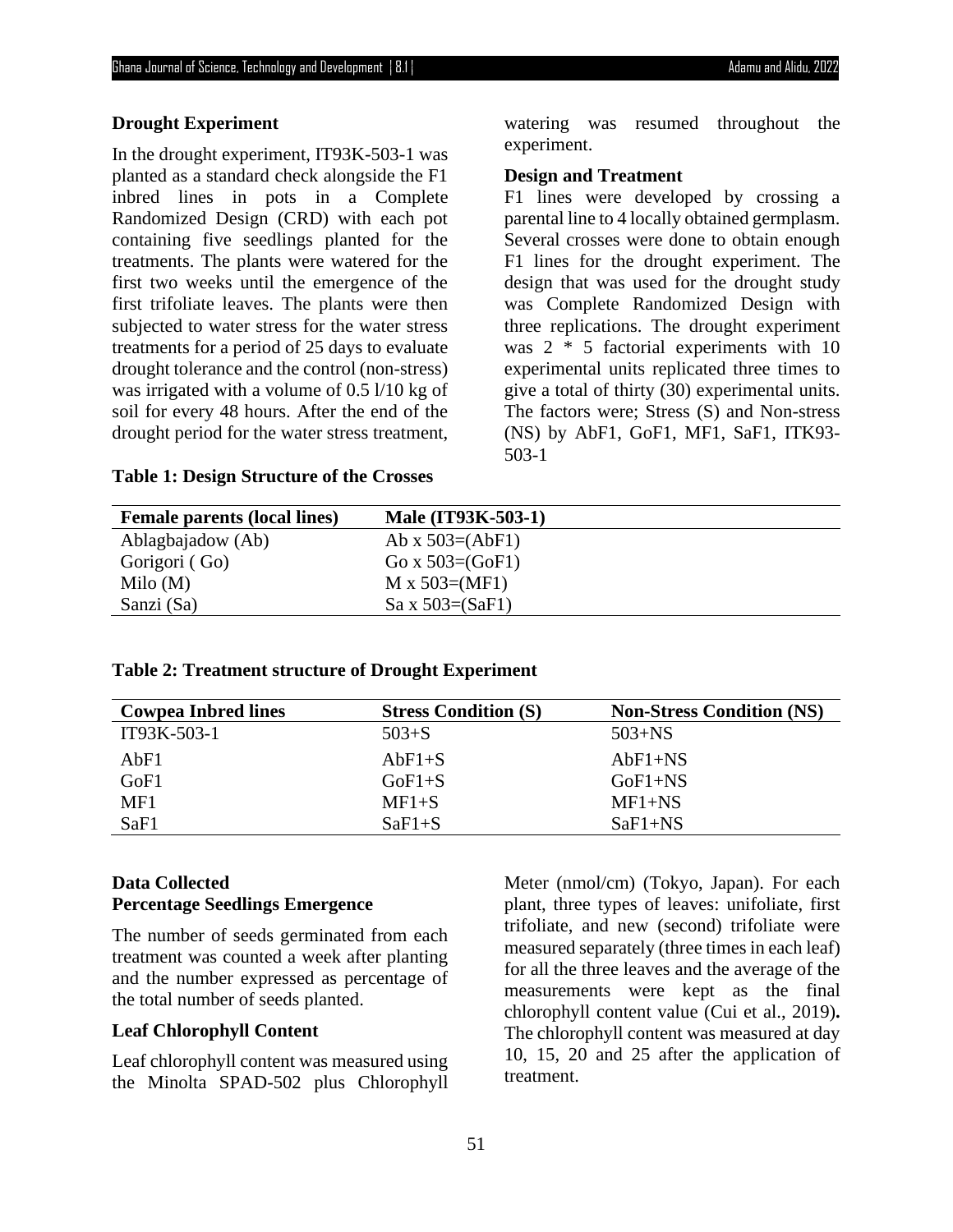

Plate 2: Measuring chlorophyll content at 10 days after water-stress

### **Plant Leaf Area**

A manual and non-destructive method was used to determine the leaf area at the end of the drought period (25 days after stress). Three leaflets from the tagged plants in each pot were used. The length [L (cm)] was taken along the midrib of the leaf from the point of attachment to the petiole to the tip of the leaf and the breadth [B (cm)] was taken by measuring the maximum width of the leaf (Wallace & Nelson, 1978). The leaf area [LA  $(cm<sup>2</sup>)$ ] was estimated and their means from the tagged plants was used to represent the leaf area.

# **Relative Water Content Measurements (RWC)**

Relative water content (RWC) was calculated using new fully expanded leaflets, as stated by (Bogale et al., 2011) at day 15 and 20 after water-stress. The leaves were detached from the plants between the hours of 10 am and 2 pm during bright days, in order to avoid the effects of weather conditions on water loss from the detached leaves for RWC. As soon as after cutting at the base of the lamina, the leaves were weighed to obtain the fresh weight (FW). After weighing, the leaves were soaked in deionized water for 48 hours at room temperature for rehydration and then

reweighed for turgid weight (TW). The leaves were then dried in an oven at 70 °C for 72 hours before dry weight (DW) measurements were taken. The RWC was calculated as follows:  $\frac{1}{TW - DW}$  × 100% (M. S. Alidu et al., 2019).

### **Plant Main Stem Lodging Score**

A scale of 1 to 3 was used to measure plant main stem lodging with 1=vigorous, that is main stem green, 2=mildly wilting and light green main stem and 3=completely lodged and yellow main stem. This was done on per plant basis on the  $25<sup>th</sup>$  day of water-stress. The average score of the plants from each water stressed treatment was recorded as the final main stem lodging score (Cui et al., 2019).

#### **Seedling Recovery Rate**

After the period of 25 days of drought, the plants were re-watered twice every five days with  $0.5 \frac{1}{10}$  kg of soil for a period of 10 days before taking recovery measurement. This was computed as; Recovery Rate  $(RR)$  = Proportion of survived plants<br>at almost a formation of plants  $\times$  100 (Alidu et Total number of emerged plants al., 2019).

## **Soil Moisture Content**

Soil moisture meter (FIELDSCOUT), TDR 100, Spectrum Technologies, Inc.) was used to monitor the soil moisture content every five days, starting from 10 to 25 days after water stress. The moisture meter probe was inserted into the soil of each pot at a depth of 20 cm and the reading on the meter was recorded and the means were calculated as percent soil moisture content.

# **Statistical Analysis**

Data were subjected to Analysis of Variance (ANOVA) using GenStat statistical package edition 12 . Means were separated using least significance difference (LSD) at 5% significance level.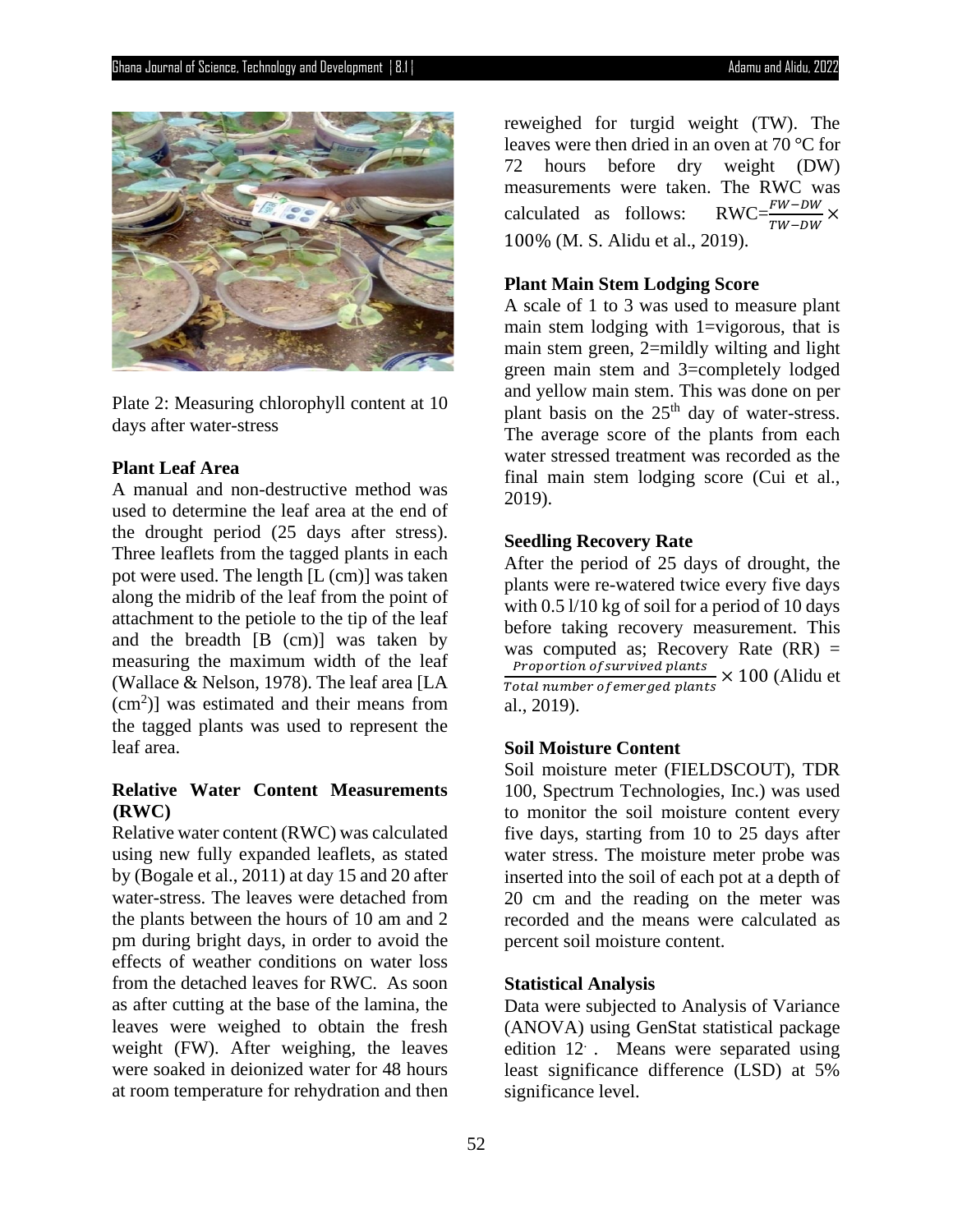### **Results and Discussion**

### **Leaf chlorophyll content**

The result of the leaf chlorophyll content (nmol/mg) is presented in figure 1. The chlorophyll content measured on the parental check and the F1 lines were significantly (*P*<0.05) different under both watering regimes. At 10 days of water stress, the chlorophyll content (nmol/mg) of the genotypes ranges from 48.70 to 44.60 with the parental check (IT93K-503-1) recording the highest value of 48.70 and the least chlorophyll content was recorded by SaF1-S (44.60). At 15 Days After Stress (DAS), the chlorophyll content in the water stress condition ranged from 51.97 to 42.93 with the parental check (IT93K-503-1) recording the highest value of 51.97 and SaF1-S obtained the least value of 42.93. Similar trends were recorded at the 20 and 25 DAS.



LSD=least significant difference; DAS= days after stress, CC= Chlorophyll Content

Figure 1: Leaf chlorophyll content under water stress and non-stress condition (Error bars represent Standard Error of Means). Interaction between cowpea inbred lines and watering regimes were not significant.

The four cowpea F1 lines and the parental check were subjected to drought for 25 days. In the water stress condition, the chlorophyll content of cowpea lines had significantly decreased as the drought period increases from 10 to 25 days after water stress. This corroborates Cui et al. (2018) who reported that, increasing drought period slows down cell division which affect photosynthetic ability, due to decrease in  $CO<sub>2</sub>$  in the plant leaves. Alidu et al. (2019) and Bastos et al. (2011) also reported similar decline in

chlorophyll content among the cowpea lines as the period of drought increases. However, under the optimum water condition, the chlorophyll content of the parental check and the F1 lines increased as the plants grew older from 10, 15, 20 and 25 days due to moisture availability which enhances plant metabolic activities. This findings supports (Abed, 2014) who stated that Chlorophyll content is a trait that is responsible for keeping plant greenness for a photosynthetically active leaves which subsequently leads to delay in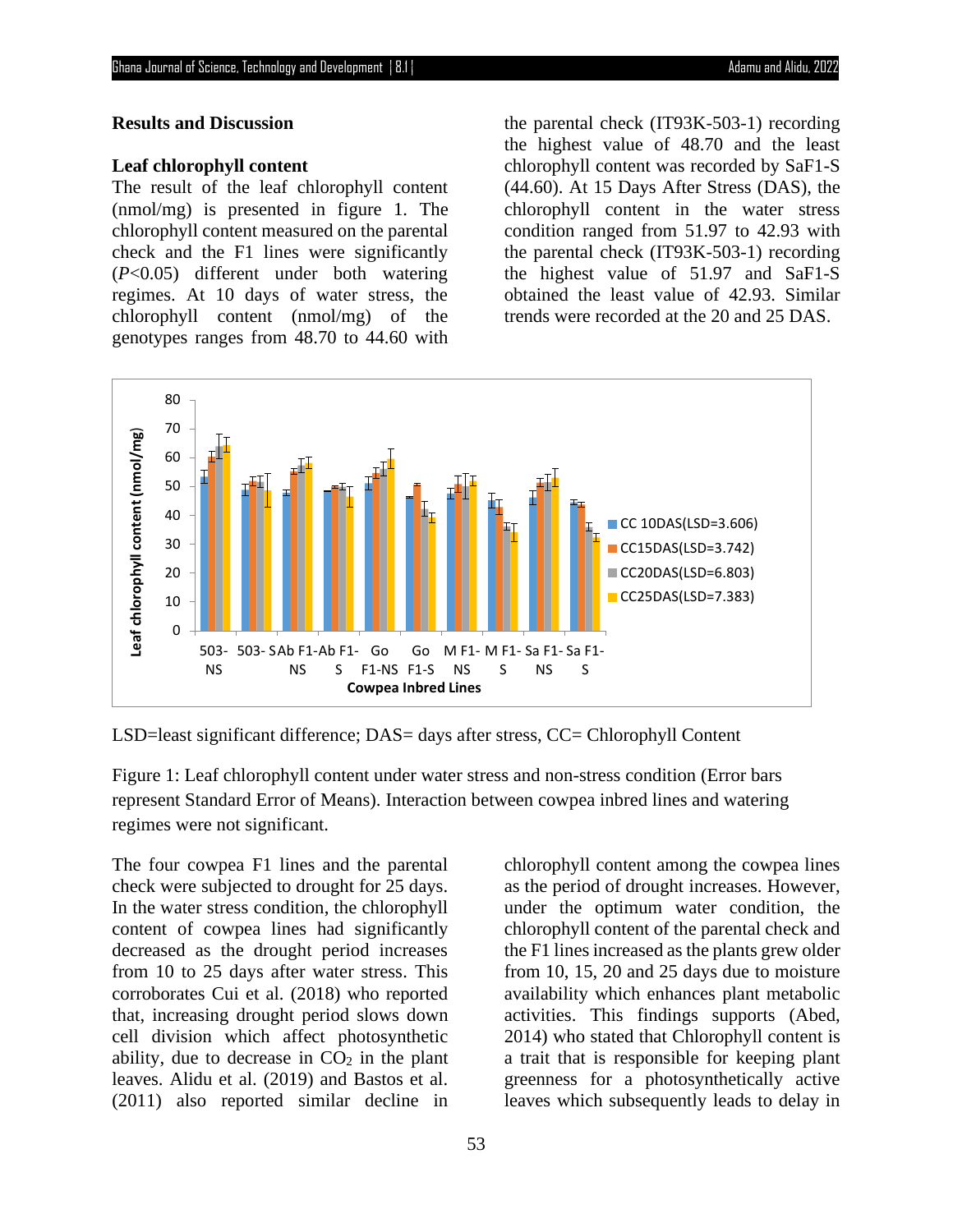leaf senescence and therefore increases the product of photosynthesis from source to sink

#### **Soil moisture content**

Interaction between inbred lines and watering regimes were not significant, but the parental check and the F1 lines were significantly (*P*<0.05) influenced by soil moisture content in both watering regimes. The soil moisture content was similar among the genotypes in the water stress condition throughout the

water stress period at a range of 22.27 to 29.13%. A similar trend was recorded among the parental line and the F1 lines in non-water stress condition at day 10 and 15, except 20 and 25 DAS, where differences in moisture content were recorded among genotypes. In the non-stress condition, IT93K-503-1-NS recorded the highest moisture content of (41.83%) and the least recorded by AbF1-NS (36.97%) (Figure 2).



LSD=least significant difference; DAS= days after stress; SMC= soil moisture content

Figure 2: Soil moisture content of the five (5) genotypes under water-stress and non-stress condition (Error bars represent Standard Error of Means)

Soil moisture content differences were recorded among the two different watering conditions but similarities were observed within the same condition among the parental line and the inbred lines. This agrees with (Bastos et al. ( 2011) who in a similar waterstress experiment on cowpea genotypes, reported soil moisture differences among two different irrigation regime and reduction in soil moisture content from the beginning of drought till the end of the drought period.

# **Relative leave water content and seedlings recovery rate**

Water stress (S) and Non-Water stress (NS) conditions did not significantly (*P*>0.05) affect relative water content (RWC) of the F1 lines and the parental check. The trend of the response was similar at 15 and 20 Days After Water Stress (DAS) for both conditions. GoF1-NS recorded the highest RWC of 68.4% and 70.9% between the ranges of 68.4 to 60.15% and 70.9 to 65.519 at day 15 and 20, respectively. However, in the water stress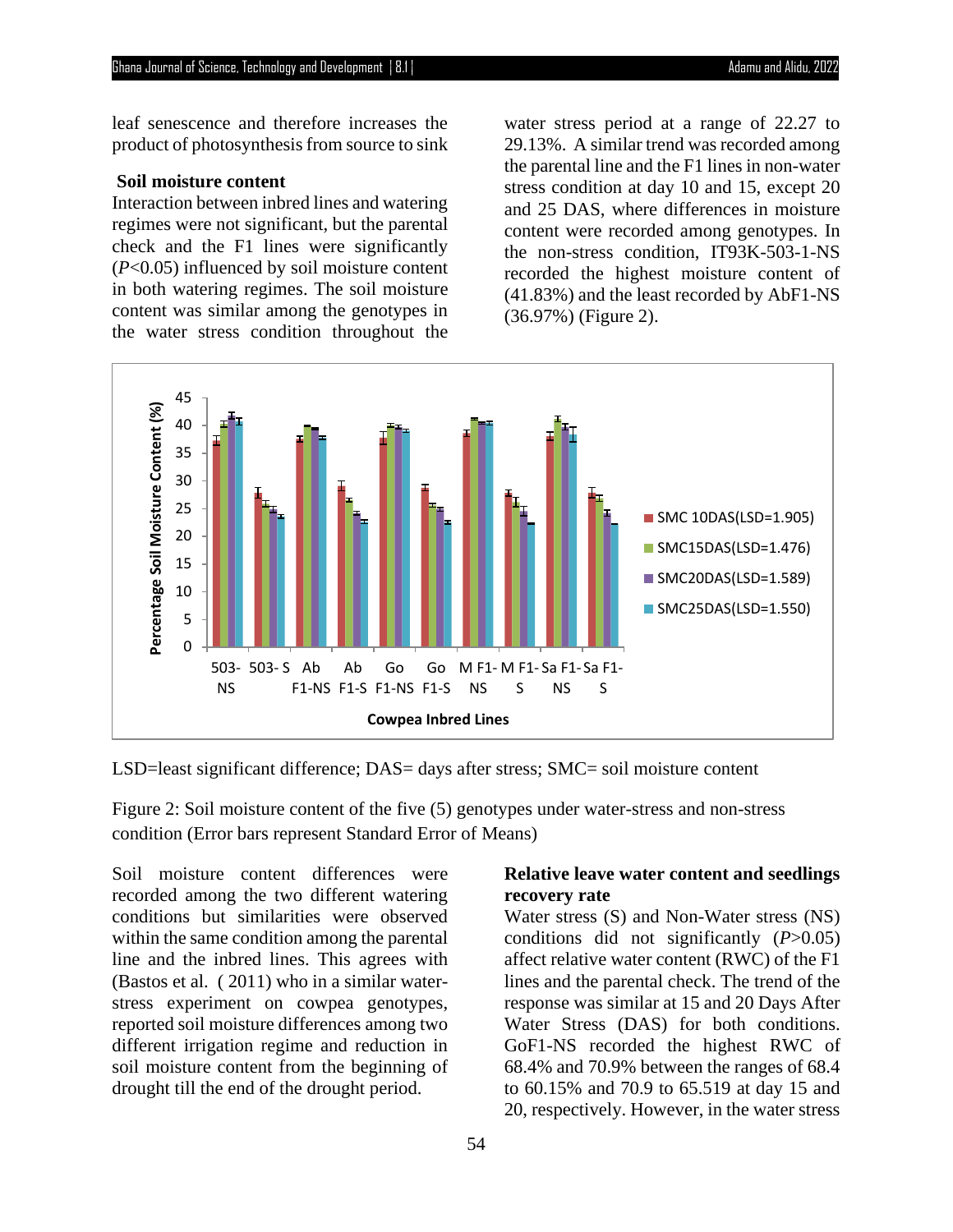condition, SaF1-S obtained the highest RWC of 61.28% and 59.48% at day 15 and 20 of stress, respectively (Table 3). The general decrease in relative water content (RWC) under the water-stress condition was observed among the parental check and the F1 lines at 15 and 20 DAS as the drought period progressed. However, RWC in the optimum water condition increased from 15 to 20 days. This result is in accordance with (Tuberosa, 2012) who reported that there was decrease in the leaf water content of potato cultivars imposed for three weeks drought as compared to the control. In this study there was a general high RWC recorded among the parental check and the F1 lines. Similar work done by (Abed, 2014) confirmed that high RWC was due to low transpiration rate and water absorption from the soil, which leads to increase ribulose1, 5-biphosphate (,ATP) synthetase activity in phosphorylation. While decreasing of RWC in plant was due to high

transpiration rate from stomata and high absorption of water from soil.

However, the overall performance of the genotypes indicated that AbF1-S, GoF1-S and IT93K-503-1 had higher mean percentage recovery values above the average mean recovery value of 73.33% therefore, these three F1 lines are rated to be drought-tolerant lines. This result confirmed the result of previous studies by (Ravelombola et al., 2018) on a similar research on drought-tolerance in cowpea genotypes, reported that the percentage of dead plants per genotype varied from 0% to 100%, with an average of 54.26%. Seedlings recovery rate was not statistically significant (*P*>0.05) among the parental line and the F1 lines at 10 days after resumption of watering. The highest mean recovery rate was 93% for AbF1-S and the least was recorded by MF1- S (53%).

| <b>Relative Leaf Water Content (RWC) (%)</b> |                                         |            |                                         |          |
|----------------------------------------------|-----------------------------------------|------------|-----------------------------------------|----------|
|                                              | <b>10 DAS</b><br><b>Watering Regime</b> |            | <b>15 DAS</b><br><b>Watering Regime</b> |          |
|                                              |                                         |            |                                         |          |
| Cowpea inbred lines                          | <b>NS</b>                               | S          | <b>NS</b>                               | S        |
| ITK93K503-1                                  | $67.04$ ab                              | 58.29 ab   | 69.49 ab                                | 56.44 a  |
| AbF1                                         | $62.35$ ab                              | 57.46 ab   | 68.83 ab                                | 55.61 a  |
| GoF1                                         | 68.4 b                                  | 58.09 ab   | 70.9 <sub>b</sub>                       | 58.11 ab |
| MF1                                          | $60.15$ ab                              | 56.36 a    | 65.51 ab                                | 57.69 ab |
| SaF1                                         | 66.95 ab                                | $61.28$ ab | $69.09$ ab                              | 59.48 ab |
| <b>LSD</b>                                   | 10.16                                   |            | 12.47                                   |          |

**Table 3: Relative Leaf Water Content under Water Stress and Non-Stress Condition** 

Means followed by the same letter(s) are not significantly ( $p > 0.05$ ) different. NS=Non-Stress, S=Stress, DAS=Days After Stress. Interaction between inbred lines and watering regimes were not significantly different.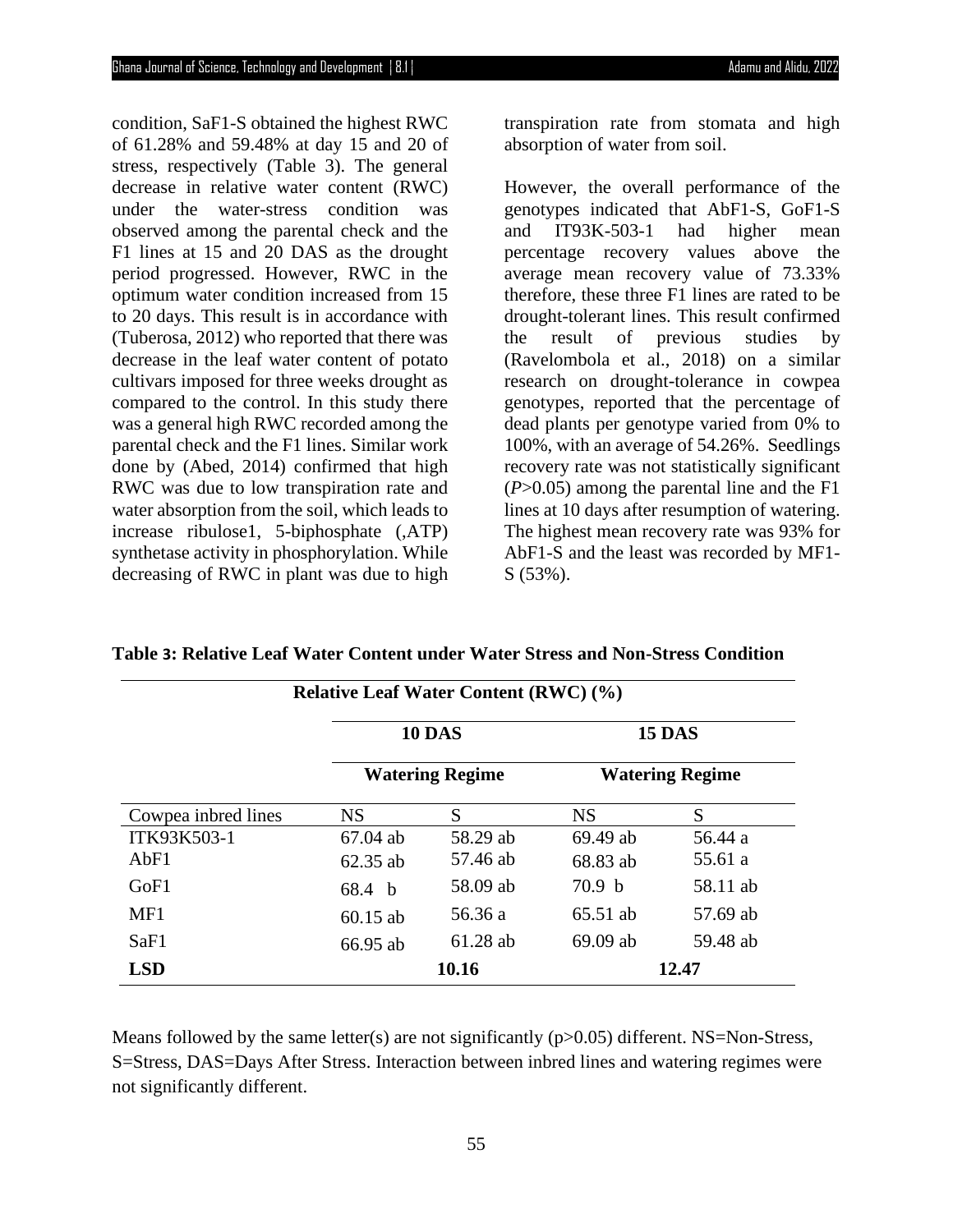| Cowpea Inbred Lines | Seedling Recovery Rate (%) |
|---------------------|----------------------------|
| MF1-S               | 53a                        |
| $SaF1-S$            | $67$ ab                    |
| IT93K-503-S         | $75$ ab                    |
| $GoF1-S$            | $78$ ab                    |
| $AbF1-S$            | 93 <sub>b</sub>            |
| <b>LSD</b>          | 36.1                       |

#### **Table 4: Seedlings Recovery Rate**

Means followed by the same letter (s) are not significantly  $(p>0.05)$  different.

# **Leaf Area**

Interactions were significant between cowpea lines and watering regimes at 20th day of water stress. Leaf Area  $(LA)$   $(cm<sup>2</sup>)$ significantly varied (*P*<0.05) among the parental check and the F1 lines, as affected by both watering regimes on the 20th day after water stress. However, in the water stress condition the LA ranges from 26 to

33.33  $\text{cm}^2$  with GoF1-S having the smallest leaf area of  $26 \text{ cm}^2$  and the parental check  $(IT93K503-1-S)$   $(28.0 \text{ cm}^2)$ , while MF1-S recorded the largest leaf area of 33.33 cm<sup>2</sup>. In the non-stress condition, the LA ranges from 43.17 to  $39.90 \text{cm}^2$ . MF1-NS recorded the largest leaf area and the least LA was recorded by GoF1-NS (Figure 3).



Figure 3: Leaf Area at the 20th Day of water-stress and non-stress condition (Error bars represent Standard Error of Means). NS=Non-Stress, S=Stress

The results of LA showed significant variation among the F1 lines and the parental check under both watering conditions. The results obtained indicated a decreased in LA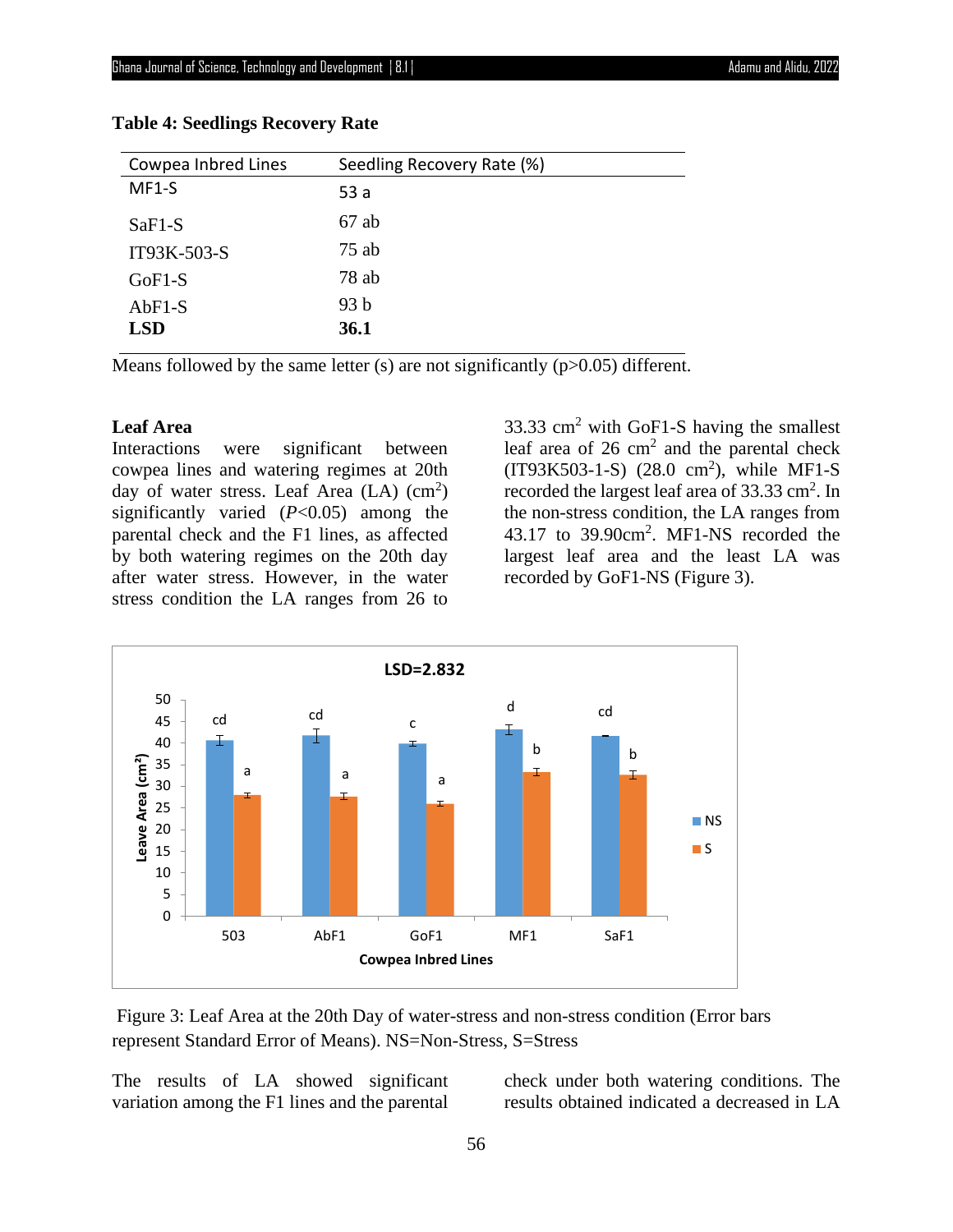among the parental check and the inbred lines under water-stress as compared to the results of the same genotypes under optimum moisture condition. This result supported the findings of (Bastos et al., 2011) and (Matsui & Singh, 2003) who reported that there was a reduction of LA of cowpea genotypes under water stress. (Taiz & Zeiger, 2004) in similar studies reported that, reduction in soil moisture result in lower leaf growth showing its sensitivity to water deficit. With smaller LA, there is decrease in transpiration keeping the water in the soil for a longer period. Considering the current result, the highest LA reduction was obtained by AbF1, GoF1 and IT93K-503-1 (parental line) with LA reduction values of  $14.1 \text{ cm}^2$ ,  $13.9 \text{ cm}^2$  and 12.67 cm<sup>2</sup>, respectively. SaF1 and MF1 recorded the smallest LA reduction with values of 9 cm<sup>2</sup> and 9.84 cm<sup>2</sup> respectively, indicating they are drought susceptible lines.

A similar observation made by Bastos et al.( 2011) indicated that drought-tolerant cultivars showed greater maintenance of leaf area under water stress condition. The reduction in LA in plants under water stress condition is a survival strategy in order to reduce the area available for transpiration (Correia & Nogueira, 2004).

### **Plant main stem lodging**

Water stress significantly (*P*<0.05) affected plant main stem lodging among the parental line and the F1 lines at 25 DAS. The least main stem lodging was recorded by the parental line IT93K-503-1-S (1.707). The highest main stem lodging was recorded by MF1-S with a score of (3.040) followed by SaF1-S (Figure 4).



PMSL= plant main stem lodging. (Error bars represent Standard Error of Means)

Figure 2: Plant Main Stem Lodging After 25 Days of Stress

There was variation among the parental check and the F1 lines for the number of plants main stem lodged. The mean stem lodging score ranged between 1.71- 3.04, with an average score of 2.31. The parental check (IT93K-503-1), AbF1 and GoF1 had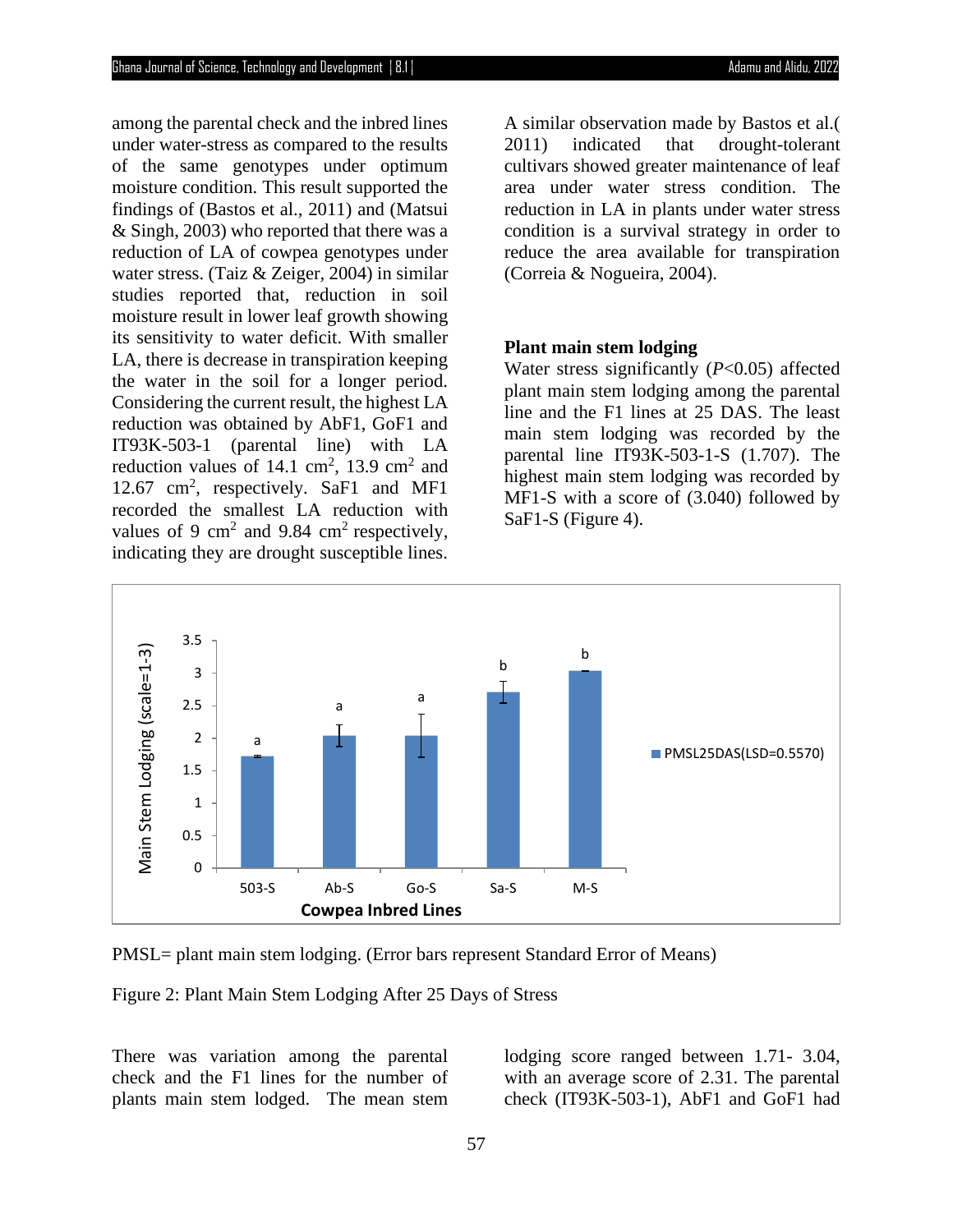the least number of stems lodged below the average score, while MF1 and SaF1 had the highest score above the average score. This result shows that AbF1 and GoF1 are the most drought tolerance F1 lines. This is also in agreement with the result of previous studies by Cui et al. (2019), who, in their drought study reported that cowpea lines that had stem lodging score above the average score were completely drought susceptible lines, while those that scored below the average score were most drought-tolerant lines. Similar result obtained by Ravelombola et al. (2020) showed that the percentage of lodged plants varied from 0%- 100% with an average of 44.28%. They reported that those genotypes that scored stem lodged above the average were suggested to be drought susceptible genotypes.

# **CONCLUSION AND RECOMMENDATION**

In conclusion, two F1 lines (AbF1 and GoF1) consistently performed better in chlorophyll content, leaf area, seedlings recovery rate and plant main stem lodging. SaF1 had the highest value for RWC, but all the lines performed better above 50% average. AbF1, GoF1, MF1 and SaF1 should be further evaluated in the subsequent generations to confirm their drought tolerance ability. This is because Segregation for various traits relating to drought tolerance will occur in later generations and will offer the opportunity to develop varieties that meet local preferences for crop improvement

### **Acknowledgement**

We would like to acknowledge the support of farmers in obtaining local germplasm that have potential for drought and grain yield. Also, we would like to thank the University for Development Studies for giving us working space and some basic equipment's to enable us carry out the research

#### **Declaration of interest statement**

The authors are not aware of any affiliations, memberships, funding, or financial holdings that might be perceived as affecting the objectivity of this review.

### **Data Availability statement**

Data supporting the analyses and results presented in this paper has been deposited in Dryad with the title "Data for assessment of First Filial (F1) generation of cowpea (Vigna unguiculata (L.) Walp) F1 lines variability to drought tolerance in the guinea savanna agroecologies of Ghana" with doi: 10.5061/dryad.h44j0zpmf

# **REFERENCES**

- Abed, Z. A. (2014). Breeding For Drought Tolerance in Progenies of Cowpea ( Vigna unguiculata ( L .) Walp ). *Journal of Experimental Biology and Agricultural Sciences*, *2*(5), 490– 494.
- Acquaah, G. (2007). Principles of plant breeding and genetics. *Malden, MA USA: Blackwell Publishing*.
- Alidu, M. S. 1\*. (20190411). Farmers' perception of drought effects on cowpea and varietal preferences in Northern Ghana. *American Journal of Agricultural Research*, *4*. https://doi.org/10.28933/ajar-2019-01-1906
- Alidu, M. S., Asante, I. K., Tongoona, P., Ofori, K., Danquah, A., & Padi, F. K. (2019). Development and screening of cowpea recombinant inbred lines for seedling drought tolerance. *Journal of Plant Breeding and Crop Science*, *11*(1), 1–10.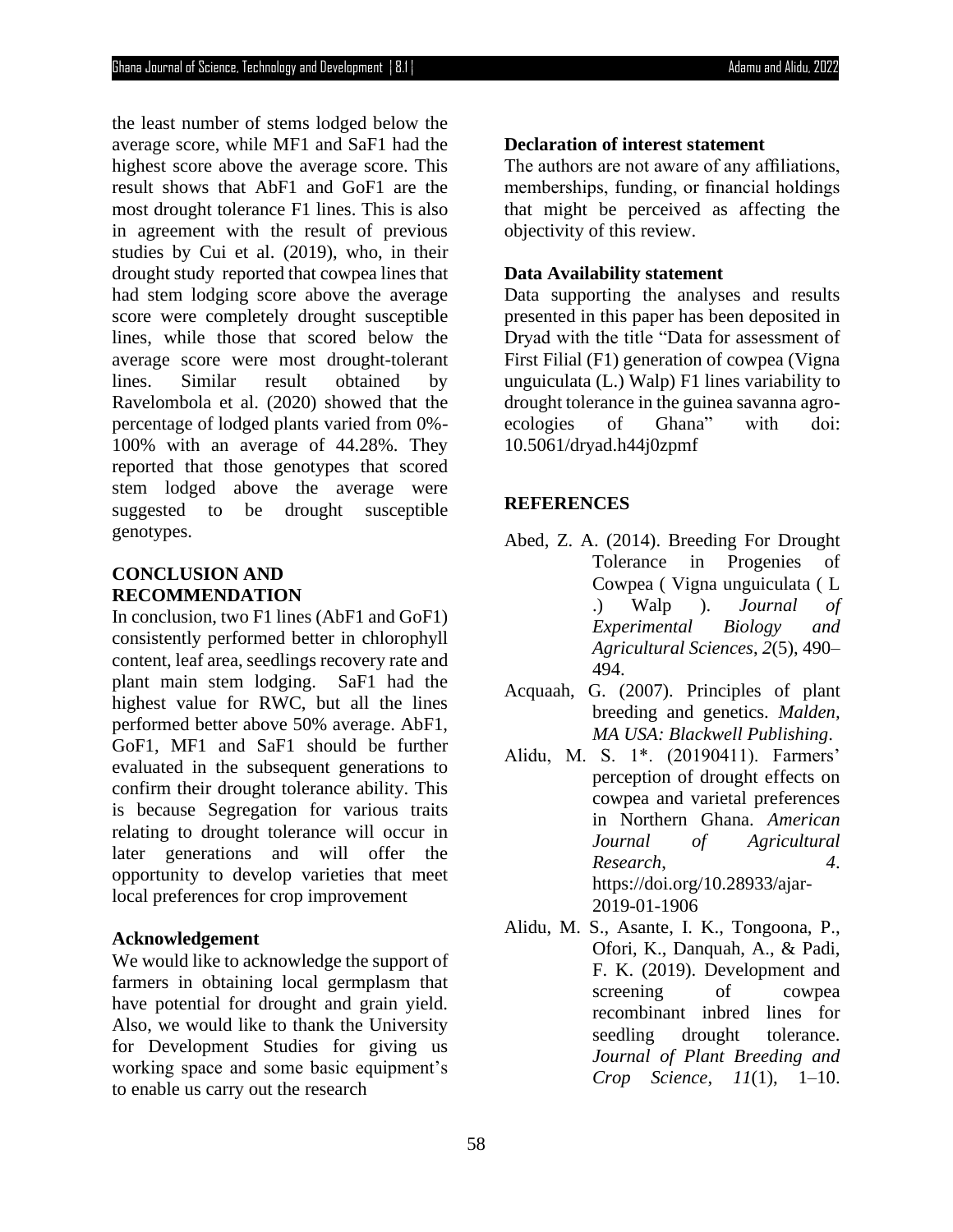- Alidu, M. S., Atokple, I. D. K., & Akromah, R. (2013). Genetic Analysis of Vegetative-Stage Drought Tolerance in Cowpea. *Green Jornal of Agricultural Science*, *3*(6), 476–491. https://doi.org/10.15580/GJAS.2 013.6.030613516
- Bastos, E. A., Sebastião Pereira do Nascimento, , Everaldo Moreira da Silva, F. R., Filho, F., & Gomide, e R. L. (2011). Identification of cowpea genotypes for drought tolerance. *Revista Ciência Agronômica*, *42*(1), 100–107.
- Bogale, A., Tesfaye, K., & Geleto, T. (2011). Morphological and physiological attributes associated to drought tolerance of Ethiopian durum wheat genotypes under water deficit condition. *Biodiversity and Environmental Sciences*, *1*(2), 22–36.
- Correia, G. K., & Nogueira, C. (2004). Evaluation of the growth of groundnut (Arachis hypogae L.) subjected to water deficit. *Revista de Biologia e Ciências Da Terra 2004a*, *4*, 56–60.
- Cui, Q., Xiong, H., Yufeng, Y., Eaton, S., Imamura, S., Santamaria, J., Ravelombola, W., Mason, R. E., Wood, L., Mozzoni, L. A., & Shi, A. (2019). Evaluation of Drought Tolerance in Arkansas Cowpea Lines at Seedling Stage. *HortScience*, 1–19. https://doi.org/10.21273/hortsci1 5036-20
- Fatokun, C. a, Tarawali, S. a, Singh, B. B., Kormawa, P. M., & Tamò, M. (2002). Challenges and Opportunities for Enhancing

Sustainable Cowpea Production. *Proceedings of the World Cowpea Conference III Held at the International Institute of Tropical Agriculture (IITA)*, 7– 396.

- Horn, L., Shimelis, H., & Laing, M. (2015). Participatory appraisal of production constraints , preferred traits and farming system of cowpea in the northern Namibia: Implications for breeding. *Agricultural Research Communication Centre*, *38*(5), 691–700. https://doi.org/10.18805/lr.v38i5 .5952
- Imoro, A. Z., Aikins, T. K., & Akaffo, P. (2012). *Effects of Season on the Mineral (Potassium, Calcium, Phosphorus, Magnesium) Levels of Pennisetum Pedicellatum in Northern Ghana*.
- Kombiok, J. M., Buah, S. S. J., Dzomeku, I. K., & Abdulai, H. (2000). Sources of Pod Yield Losses in Groundnut in the Northern Savanna Zone of Ghana. *West African Journal of Applied Ecology*, *20*(2), 54–63.
- Kombiok, M. J. (2013). Groundnut (Arachis hypogaea L.) varietal response to spacing in the Guinea savanna agro-ecological zone of Ghana: Growth and yield. *African Journal of Agricultural Research*, *8*(22), 2769–2777.
- Matsui, T., & Singh, B. B. (2003). Root Characteristics in Cowpea Releted to Drought tolerance at the Seedling Stage. *Expl. Agric.*, *39*, 29–38. https://doi.org/10.1017/S001447 9703001108
- MoFA, S. R. I. D. (2016). Agriculture in Ghana-Facts and figures (2015).